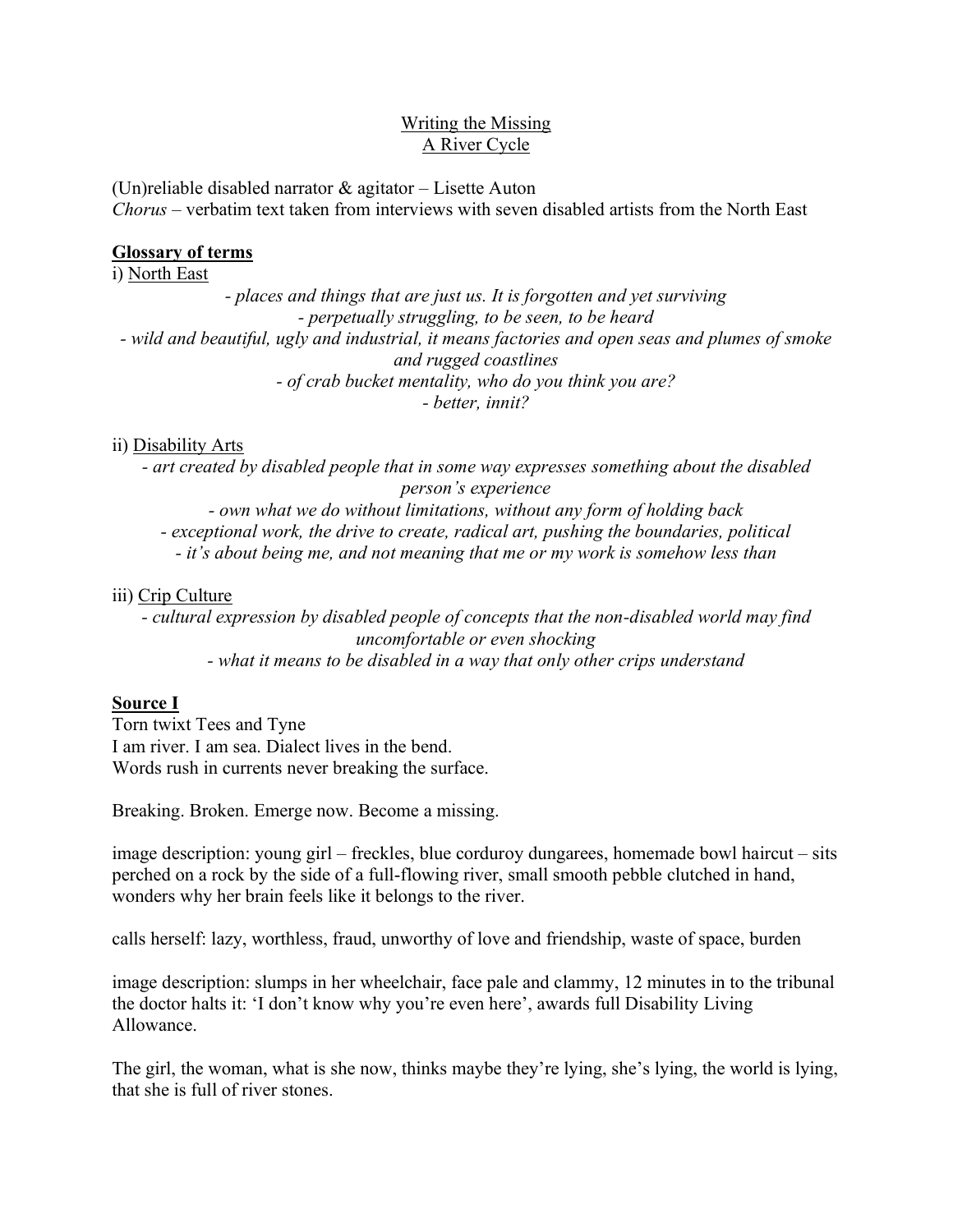Stones weigh you down; drown.

Is the sea still there? If I can't check, does it still exist? Salt water runs through my ancestors to me. Are they flung ashore, desiccating in the air? My brain is never to be trusted.

Is any of this real?

### **Water seeps underground**

I was twenty-one, at university, living hard, partying hard, when an insignificant marginally elevated white blood cell count caused a seismic shift. My life would never be the same again. And how I desperately, fought, railed, wailed, broke myself again and again and again and again trying to reclaim what was lost forever, who was lost forever. From 'world's your oyster' to 'here is the small box room in your parent's house and here are the drawn curtains and here is the silence and here it is to be one of the missing. Here you will spend years'.

#### **Old river carries mud**

*- I was not even aware there was a Disability Arts scene until about 12–18 months ago - the 1990s, and up to International Year of Disabled People in 2003<sup>2</sup> would be my estimation of the golden period. It was magical - I think there might have been before I was an artist but I don't really know - it definitely ended*

Rivers can flood, drowning communities. Rivers can be dammed, killing life. Rivers can be redirected, missing the point. Rivers can dry up, wither and die.

Once, there was support for emerging disabled artists to access funding. Once, there was community in which to learn and grow. Once, there were incredible takeovers of mainstream venues. Once, there were scratch nights and cabarets in which new work could be trialled, aired, perfected; where you could belong without explanation. (Raging torrent)

These are no more. (We reserve the right to withdraw funding without notice at any time. We will flood/dam/redirect/drown)

This vibrant scene in the North East died before I was re-born as a disabled creative in 2009. Many creative disabled people in the North East mourn its passing and feel completely isolated. Many creative disabled people in the North East do not know what once existed here; the heritage is lost. (It is spoken in whispered river-tongue. It is a forgotten. A missing)

I was lost. (Follow the river, Lisette, follow the river)

Work suffers as a result. (Drowning) People suffer. (Die)

# **Austerity drops its stone on the bed**

i) The impact of austerity

*- we're so busy trying to survive, we don't have the time or the resources to do the art*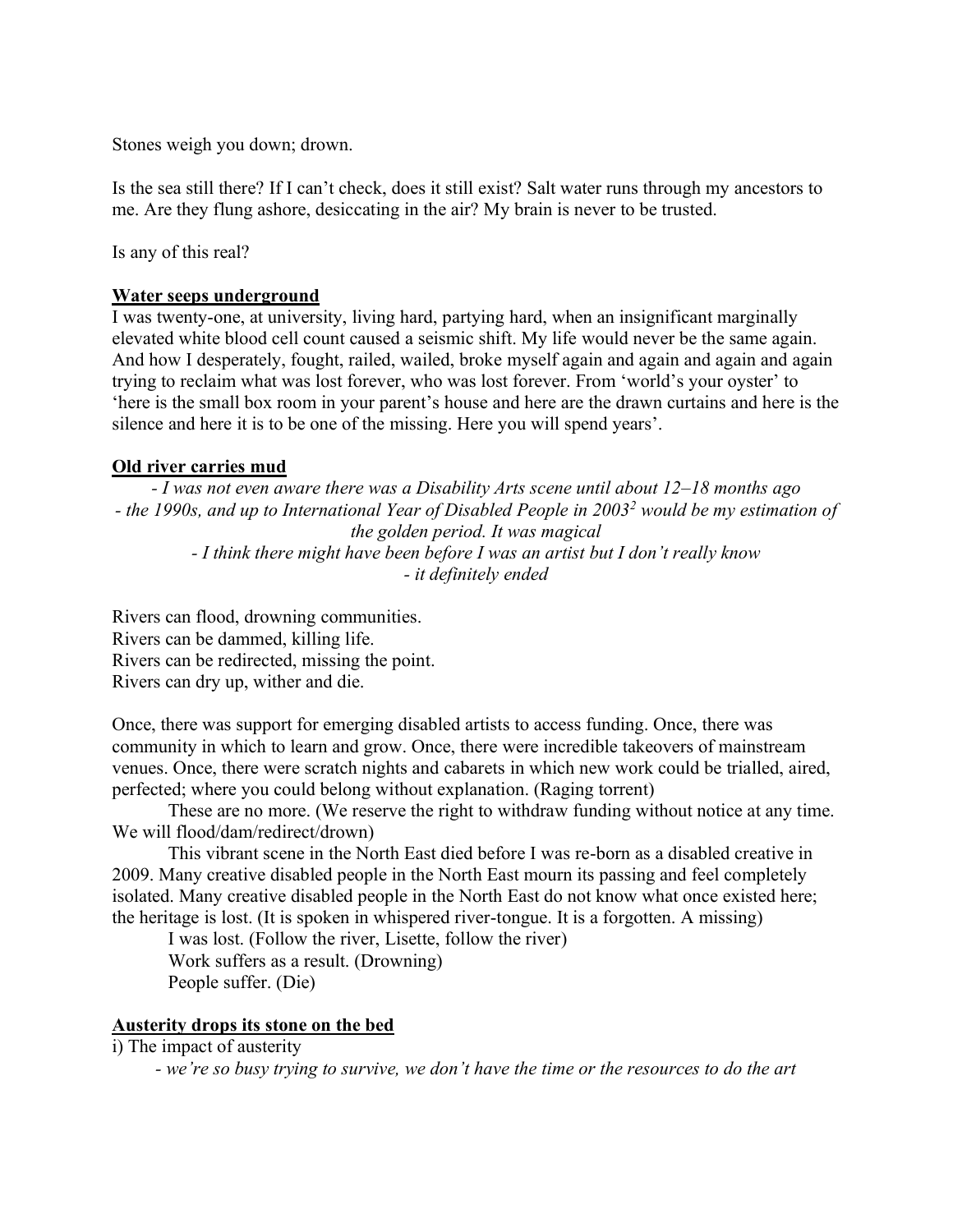*- austerity gives the lowest common denominator – cheapest person wins kind of mentality and disabled people can't win in that environment because there are things outside our control that make us more expensive - disabled funding has been disproportionally slashed to the bone*

*- it fuels the anger and passion to create.* 

| Would you like to: | a) eat                                            |
|--------------------|---------------------------------------------------|
|                    | b) go to the toilet                               |
|                    | c) wash                                           |
|                    | d) fill in these forms to appeal loss of benefits |
|                    | e) beg                                            |
|                    | f) create world-changing art                      |
|                    | (Please choose one answer)                        |

ii) 25% of the population in the North East are disabled<sup>1</sup>. Do disabled people take up 25% of the cultural and artistic space in the North East?

*- we're constantly battling to even be in the room in the first place - disabled people are 'too complicated'; 'too emotional'; 'create a poor product'; 'would benefit from more community engagement'; 'aren't well known enough for the big stages' - what we need is 100% accessibility and not a clause within the Equality Act for 'reasonable adjustment'. Fuck reasonable adjustment. What we need is absolute access right - of course we don't*

Feel the anger. Feel the weary. Feel the fight. Feel the fear. Feel the weary. Feel the fight drip, drip, dripping away. Evaporating.

iii) The Table

There is no place at the Table. The Table is not accessible or of your making. You were not consulted when the meeting to purchase the Table was held. The Table that was high enough for wheelchair access and wide enough to incorporate BSL interpreters and PAs was out of stock, and the deadline meant we could not wait for it to be re-stocked. [Did anyone know we should have bought that Table? – redacted] The Table was placed in a noisy building with steps and no hearing loop, no funding for Audio Description and bright white strips of flashing lights. Please come to the Table and tick boxes and then leave. We have heard your comments about the Table. Please provide comments about the Table. We have taken on board your comments about the Table. There is no budget/will/need/legal requirement to change the Table [delete as appropriate]. We are working on a mentoring scheme to let you glimpse the Table. The Table box has been ticked, comments have been assessed by those who bought the Table. The time for consultation has now passed.<sup>3</sup>

# **The hardness of the land dictates the shape**

*- originally it was coal mining. Ship building. Steel and glass works… What now, the car industry? - call centres, shop work, public sector, education – 9-to-5*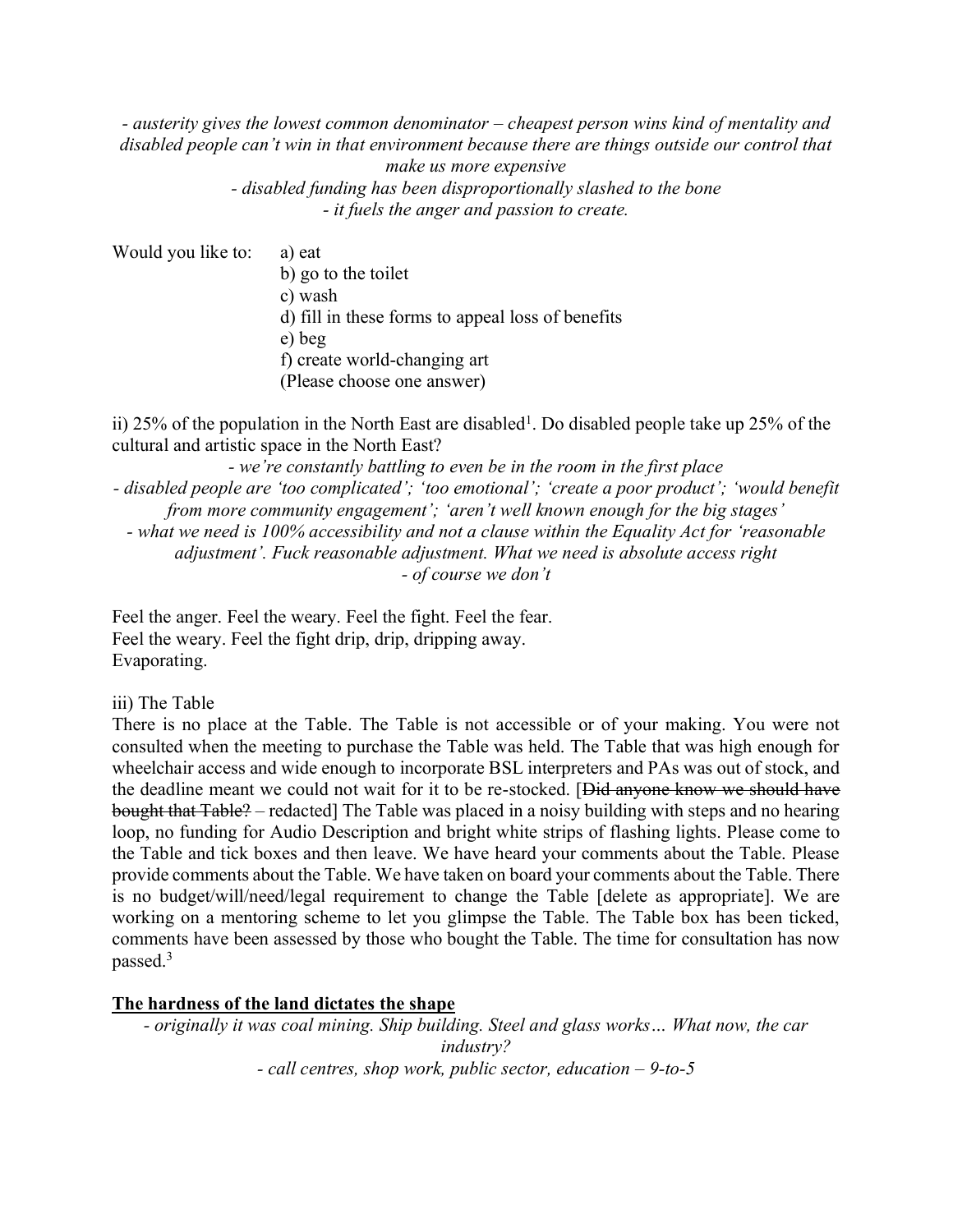### *- it's this idea of extracting capital from abusing people's bodies in the North East… and I don't have a body that would let me*

The timbre of the Tyne rushed through the voices of my parents, rushed helter-skelter to the sea from Shields North and South, and love flowed. The sea held their hearts together, beating, sounding with the gulls and the waves and the striking of the hammers in the shipyards where my grandad was always cold. The cold leached into him from ships of iron, climbing dark inside an airborne hull, making it watertight.

Humans aren't watertight.

Grandad hated the cold, the wet, the damp. Then the hammers fell silent and there was nothing left to hate.

Silence.

Once, men handed over pound notes to be given pocket money coins from a pinnypocket. Once, little boys and girls sat on their front walls with bread and dripping. Once, the little boys and girls waited for the sound of the siren to send their daddies home.

Silence.

Fell like darkness.

Fell like scrimping, not saving. Fell like flames on communities turned to ash.

Figure 1. Water Table. Validity of Lisette Auton as a working member of society as gauged by external/internal sources.

| Year      | Job                                                                    | <b>Reason for leaving</b>                                                        |
|-----------|------------------------------------------------------------------------|----------------------------------------------------------------------------------|
| 1994-1996 | Sell knock-off Take That<br>merchandise on a market<br>stall           | Turn 18                                                                          |
| 1996-1999 | Barmaid                                                                | Leave for Bretton Hall<br>University – Theatre<br>Acting: Devised<br>Performance |
| 2000-2001 | Telesales                                                              | Final year $-$ infection $-$<br>body begins to break $-$<br>return home          |
| 2002      | Call Centre                                                            | Body breaks – diagnosis                                                          |
| 2002-2005 | <b>Darkness</b>                                                        | Curtains open $-$ able to sit<br>up & work in bed for an<br>hour a day           |
| 2005      | Volunteer & Msc Youth<br>Work & Community<br>Development               | I pretend my new body is<br>not mine                                             |
| 2006-2007 | Senior Community<br>Development Worker for<br>the Army Welfare Service | Body breaks – brain breaks<br>- diagnosis                                        |
| 2007-2009 | Darkness                                                               | All hope for creativity is<br>$lost - the world says my$                         |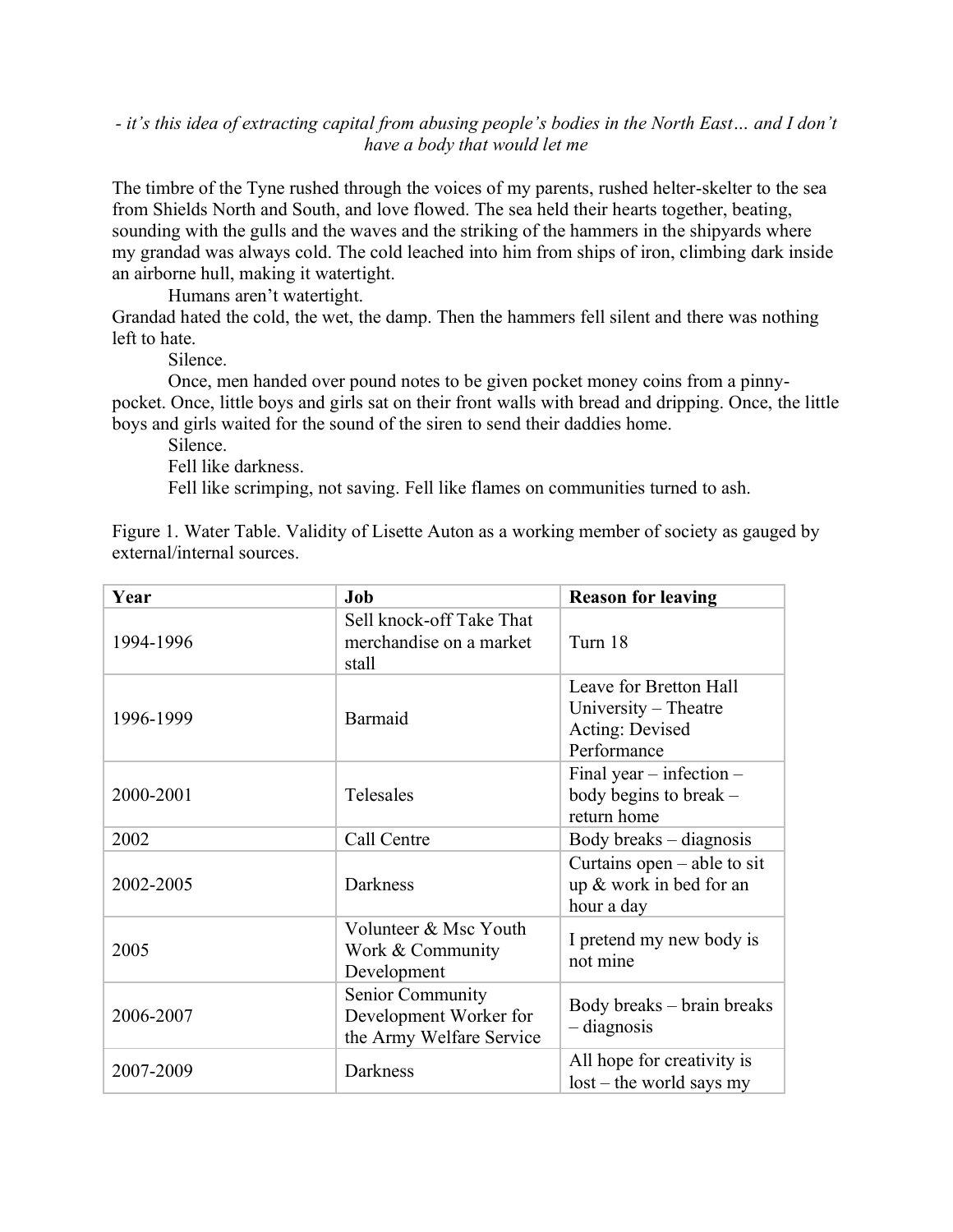|              |                                               | body is not allowed to<br>participate                                                                 |
|--------------|-----------------------------------------------|-------------------------------------------------------------------------------------------------------|
| 2009-2019    | Sales Person – part-time                      | <b>Discover Disability Arts</b><br>and activism. Say 'Fuck<br>you. I will carve my own<br>river bed.' |
| $2017 - Now$ | Disabled Creative<br>Practitioner – freelance | Flowing. Never stopping. I<br>am river. Carve own<br>course. I am sea. Waves<br>crash. Free           |

# **Source II**

Torn twixt Tees and Tyne I am river. I am sea. Dialect lives in the bend. Words rush in currents never breaking the surface.

Breaking. Broken. Emerge now. I am a missing.

image description: woman – freckles, black sparkly dress and purple Doctor Marten boots dotted with ladybirds, long hair with hidden undercut – sits on a stool in front of a spellbound audience, her purple stick resting against her thigh, small smooth pebble in pocket, knows why her brain belongs to the river.

sign name: freckles

image description: lies in bed, it is not night, it is not a lie-in, it is not choice, it is maintenance of body and mind, it is not pleasant, but she gives into it like a current and it carries her.

The girl, the woman, freckles, who she is now, knows they're lying, while she's lying there, the world is lying, that it is full of river stones.

Stones weigh you down; drown. Stones skim. Stones contain old bones. Stones can hold your old bones. Stones stack up, wedge open, throw, splosh. Stepping stones. Stones are a canvas.

The sea is still there. Even if I can't check it still exists. Salt water runs through my ancestors to me. They are far from shore, dancing in the tides.

My brain is never to be trusted. My brain carves rivers, carves out land; it is a youthful stream, it is an old man river.

Brains less disordered become trapped once they have carved out a valley.

My brain zooms into hyperfocus, makes minute hyperspeed connections, zooms back out to hyperwidescreen, makes hyperreactivity stepping stones from my own hyperbole, hyperenergetically gushes towards the sea.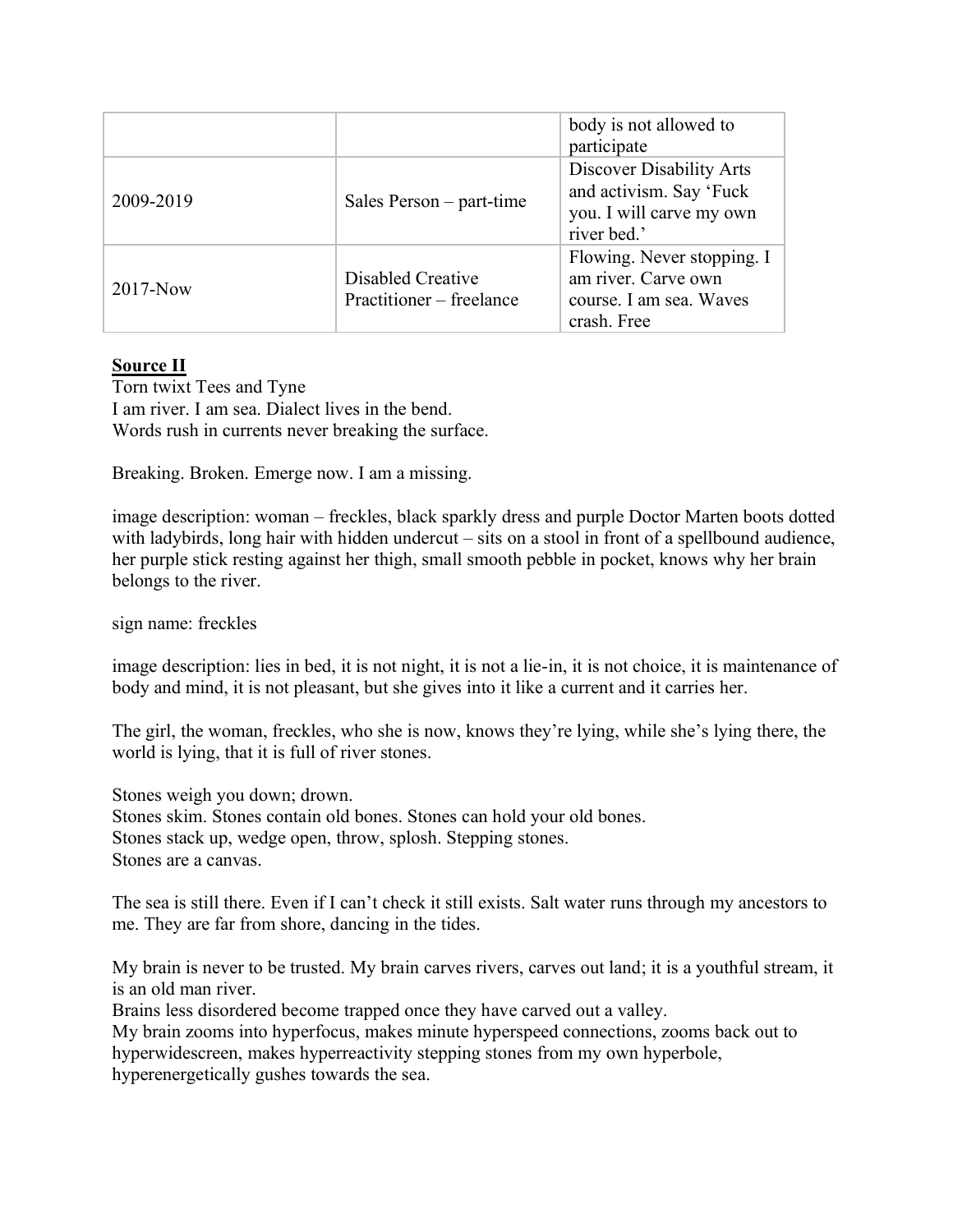Is any of this real? Does it matter?

No apologies.

#### **Water becomes river**

To become the person you were meant to become should not take years and years and years and years of hiding, of being scared, of not accepting this strange and wonderful new you; of cowering from it, wishing to be gone, being a missing. Feeling like a failure for not fighting harder, stronger, longer, when all you had to do all along was just to follow the flow.

The arts is a reflection of self, of the world, but if no one looks like you, how do you know you are allowed to dive in? How do you know you are wanted and needed and that the words you must ink into existence, write upon skimming stones, will find a home if there is no place that says, 'Here, this is where you begin'.

I found a beginning, by chance. By serendipity. I was lucky. I will not let others be unlucky. There should be no luck. There should be joyous opportunity and welcome and your voice is needed, tell us your access needs and we will meet them today. Because my story is one of power and quiet and might and rage and torrent.

You should want to hear it.

Because our stories are stories of power and quiet and might and rage and torrent. You should want to hear them.

#### **Droplets, bigger, heavier**

*- disability arts and crip culture is really the only space that is accepting of me being me - I shunned it originally because I thought to label myself disabled was to shut doors… which is true but those doors shut anyway*

*- I never feel so accepted as when I'm with a bunch of disabled artists, even though some of them may be arseholes, we're there with a shared goal and an understanding of who we are collectively and separately*

How do we grow in strength? How do we bring battle-weary old-timers together with new-blood upstarts? How do we share our past, learn, listen, grow? Do we have the strength to begin again? To begin? (Water seeps underground. Water becomes river. River becomes sea. Endless cycle.) How do we say; you are wanted, you are important? (How do multiple tributaries find the same river bed?)

### **Towards the sea**

*- I think this is maybe going to be the explosion point where everything comes together - Fuck yeah, I found my tribe*

There are whispered new beginnings. North East disabled artists, after years of isolation, are coming together. They have come together. It has happened already. One tributary is named Disconsortia<sup>4</sup>. We grow in strength. We keep control. We are a collective. There is no collective noun for river. We will